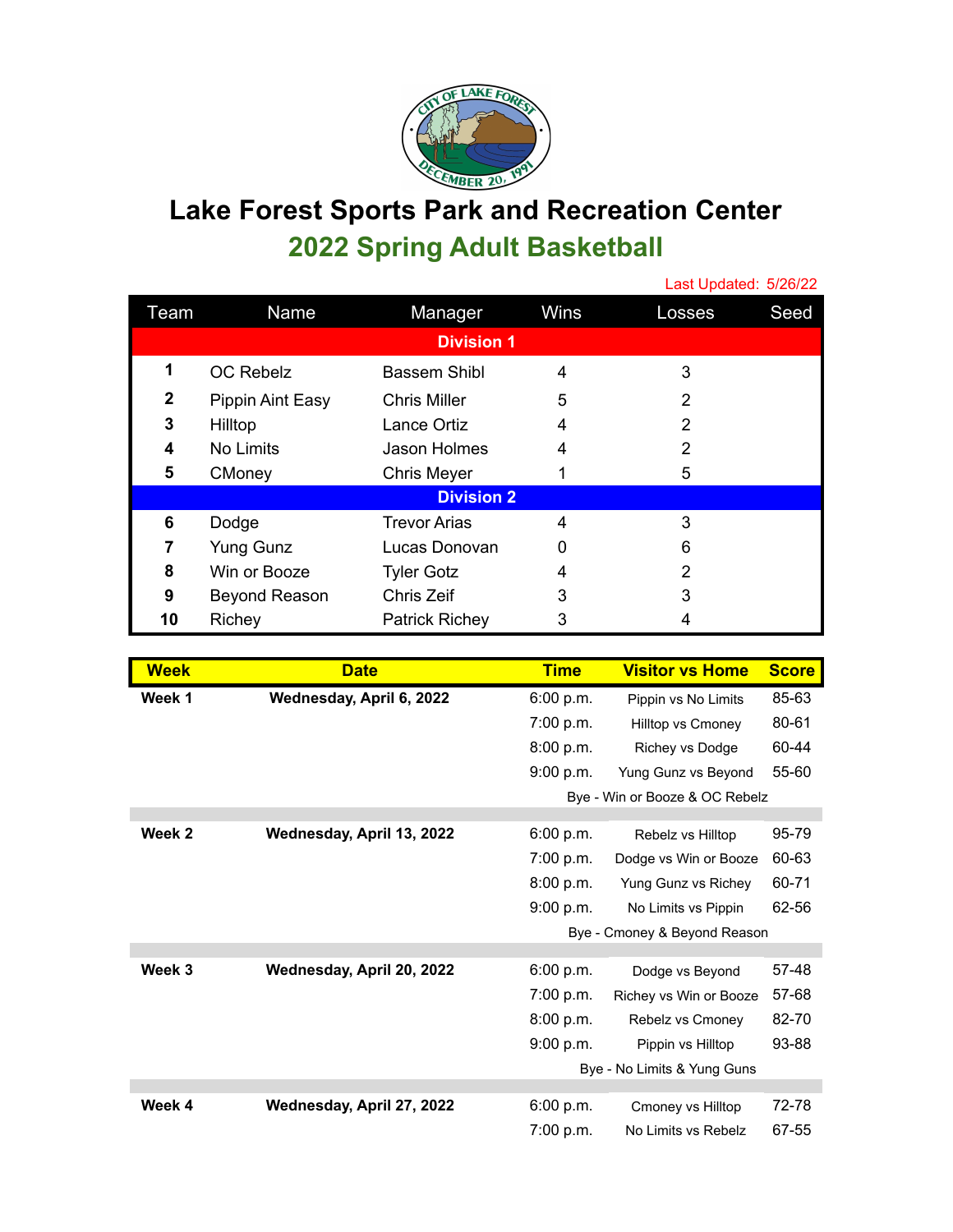|         |                          | 8:00 p.m.                    | Beyond vs Win or Booze       | 69-85  |
|---------|--------------------------|------------------------------|------------------------------|--------|
|         |                          | 9:00 p.m.                    | Yung Gunz vs Dodge           | 57-66  |
|         |                          |                              | Bye - Pippin & Richey        |        |
| Week 5  | Wednesday, May 4, 2022   | 6:00 p.m.                    | Richey vs Pippin             | 61-74  |
|         |                          | 7:00 p.m.                    | Beyond vs Cmoney             | 61-67  |
|         |                          | 8:00 p.m.                    | Dodge vs Hilltop             | 69-82  |
|         |                          |                              |                              | 83-92  |
|         |                          | 9:00 p.m.                    | Win or Booze vs Rebelz       |        |
|         |                          |                              | Bye - Yung Gunz & No Limits  |        |
| Week 6  | Wednesday, May 11, 2022  | 6:00 p.m.                    | Win or Booze vs Beyond       | 88-89  |
|         |                          | 7:00 p.m.                    | Richey vs Yung Gunz          | 109-75 |
|         |                          | 8:00 p.m.                    | Pippin vs Rebelz             | 78-73  |
|         |                          | 9:00 p.m.                    | No Limits vs Cmoney          | 81-73  |
|         |                          |                              | Bye - Hilltop & Dodge        |        |
|         |                          |                              |                              |        |
| Week 7  | Wednesday, May 18, 2022  | 6:00 p.m.                    | Rebelz vs Pippin             | 64-49  |
|         |                          | 7:00 p.m.                    | Dodge vs Richey              | 67-59  |
|         |                          | 8:00 p.m.                    | Win or Booze vs Yung G       | 75-67  |
|         |                          | 9:00 p.m.                    | Hilltop vs No Limits         | 74-44  |
|         |                          | Bye - Beyond Reason & Cmoney |                              |        |
| Week 8  | Wednesday, May 25, 2022  | 6:00 p.m.                    | Dodge vs Yung Gunz           | 74-68  |
|         |                          | 7:00 p.m.                    | Rebelz vs No Limits          | 80-81  |
|         |                          | 8:00 p.m.                    | Cmoney vs Pippin             | 69-70  |
|         |                          | 9:00 p.m.                    | Beyond Reason vs Riche 60-58 |        |
|         |                          |                              | Bye - Hilltop & Win or Booze |        |
|         |                          |                              |                              |        |
| Week 9  | Wednesday, June 1, 2022  | 6:00 p.m.                    | Win or Booze vs Dodge        |        |
|         |                          | 7:00 p.m.                    | Cmoney vs No Limits          |        |
|         |                          | 8:00 p.m.                    | Beyond vs Yung Gunz          |        |
|         |                          | 9:00 p.m.                    | Hilltop vs Rebelz            |        |
|         |                          |                              | Bye - Richey & Pippin        |        |
| Week 10 | Wednesday, June 8, 2022  |                              |                              |        |
|         |                          | 6:00 p.m.                    | Cmoney vs Rebelz             |        |
|         |                          | 7:00 p.m.                    | Win or Booze vs Richey       |        |
|         |                          | 8:00 p.m.                    | Hilltop vs Pippin            |        |
|         |                          | 9:00 p.m.                    | Beyond vs Dodge              |        |
|         |                          |                              | Bye - Yung Gunz & No Limits  |        |
| Week 11 | Wednesday, June 15, 2022 | 6:00 p.m.                    | Yung Gunz vs No Limits       |        |
|         |                          | 7:00 p.m.                    | Dodge vs Rebelz              |        |
|         |                          | 8:00 p.m.                    | Richey vs Cmoney             |        |
|         |                          | 9:00 p.m.                    | Win or Booze vs Pippin       |        |
|         |                          |                              | Bye - Beyond & Hilltop       |        |
|         |                          |                              |                              |        |